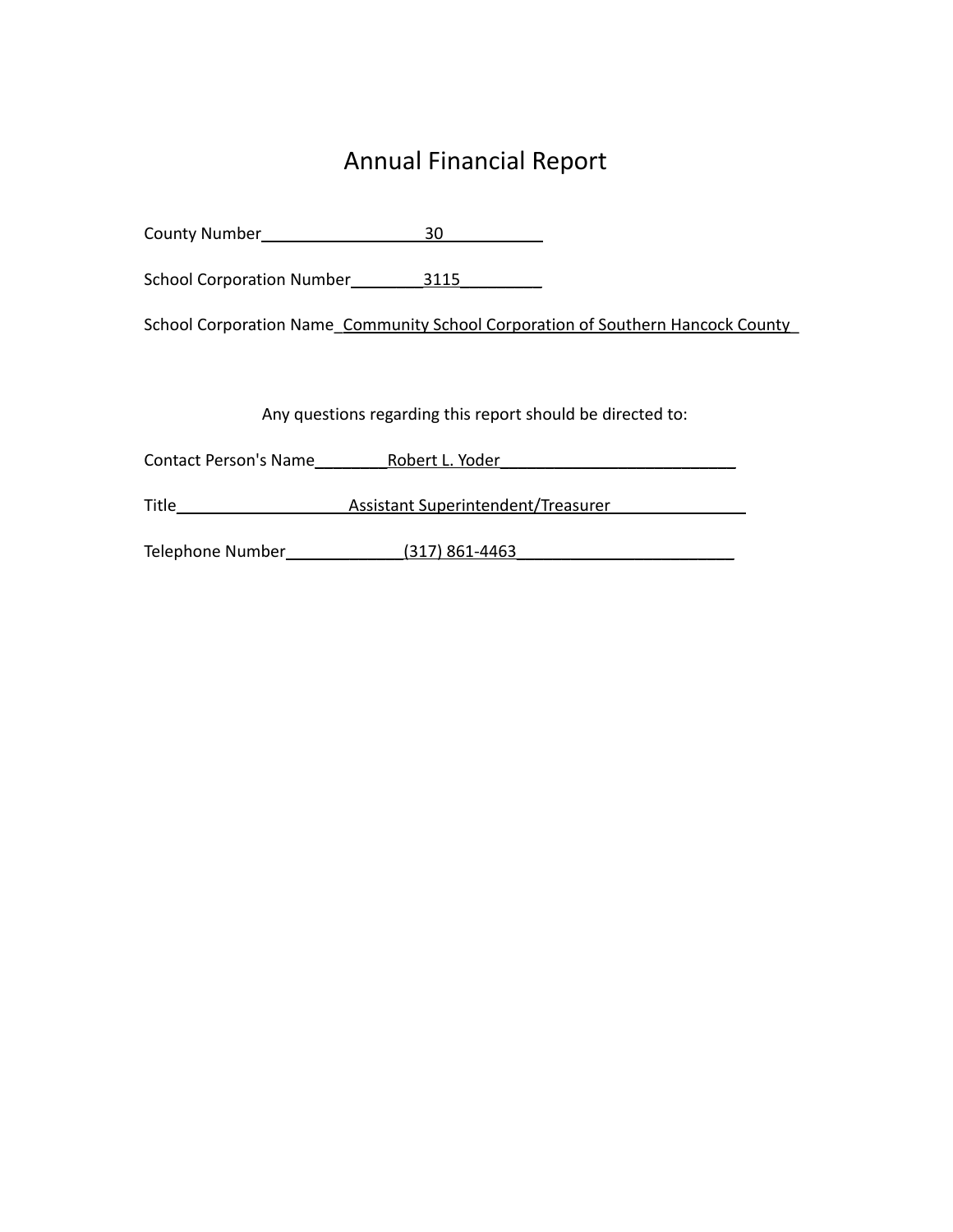## **Receipts Comparisons Calendar Year 2020**

|                              | 2020 Approved Budget   |                             |
|------------------------------|------------------------|-----------------------------|
| <b>Receipt Accounts</b>      | <b>Receipts</b>        | <b>2020 Actual Receipts</b> |
| <b>EDUCATION FUND</b>        |                        |                             |
| 1000 Local Sources           | \$<br>420,000.00       | 364,225.79                  |
| 2000 Intermediate Sources    | 46.00                  | 25.61                       |
| 3000 State Sources           | 24,060,000.00          | 24,058,549.82               |
| 5000 Other Financing Sources | 1,200,000.00           | 1,219,571.21                |
| 6000 Other Items             |                        | 135.00                      |
| <b>TOTAL</b>                 | \$<br>25,680,046.00 \$ | 25,642,507.43               |
| <b>DEBT SERVICE FUND</b>     |                        |                             |
| 1000 Local Sources           | \$<br>5,761,330.00     | 5,866,925.03                |
| <b>TOTAL</b>                 | \$<br>5,761,330.00     | \$<br>5,866,925.03          |
| <b>OPERATIONS FUND</b>       |                        |                             |
| 1000 Local Sources           | \$<br>5,839,374.00     | 5,829,879.98                |
| 5000 Other Financing Sources | 4,642,675.00           | 4,258,002.30                |
| 6000 Other Items             |                        | 1,174.00                    |
| <b>TOTAL</b>                 | \$<br>10,482,049.00    | \$<br>10,089,056.28         |
| <b>RAINY DAY FUND</b>        |                        |                             |
| 1000 Local Sources           | \$                     | 45,977.00                   |
| 5000 Other Financing Sources |                        | 605,000.00                  |
| 6000 Other Items             |                        | 9,083.25                    |
|                              |                        |                             |
| <b>TOTAL</b>                 | \$                     | \$<br>660,060.25            |
|                              |                        |                             |
| <b>GRAND TOTAL</b>           | \$<br>41,923,425.00 \$ | 42,258,548.99               |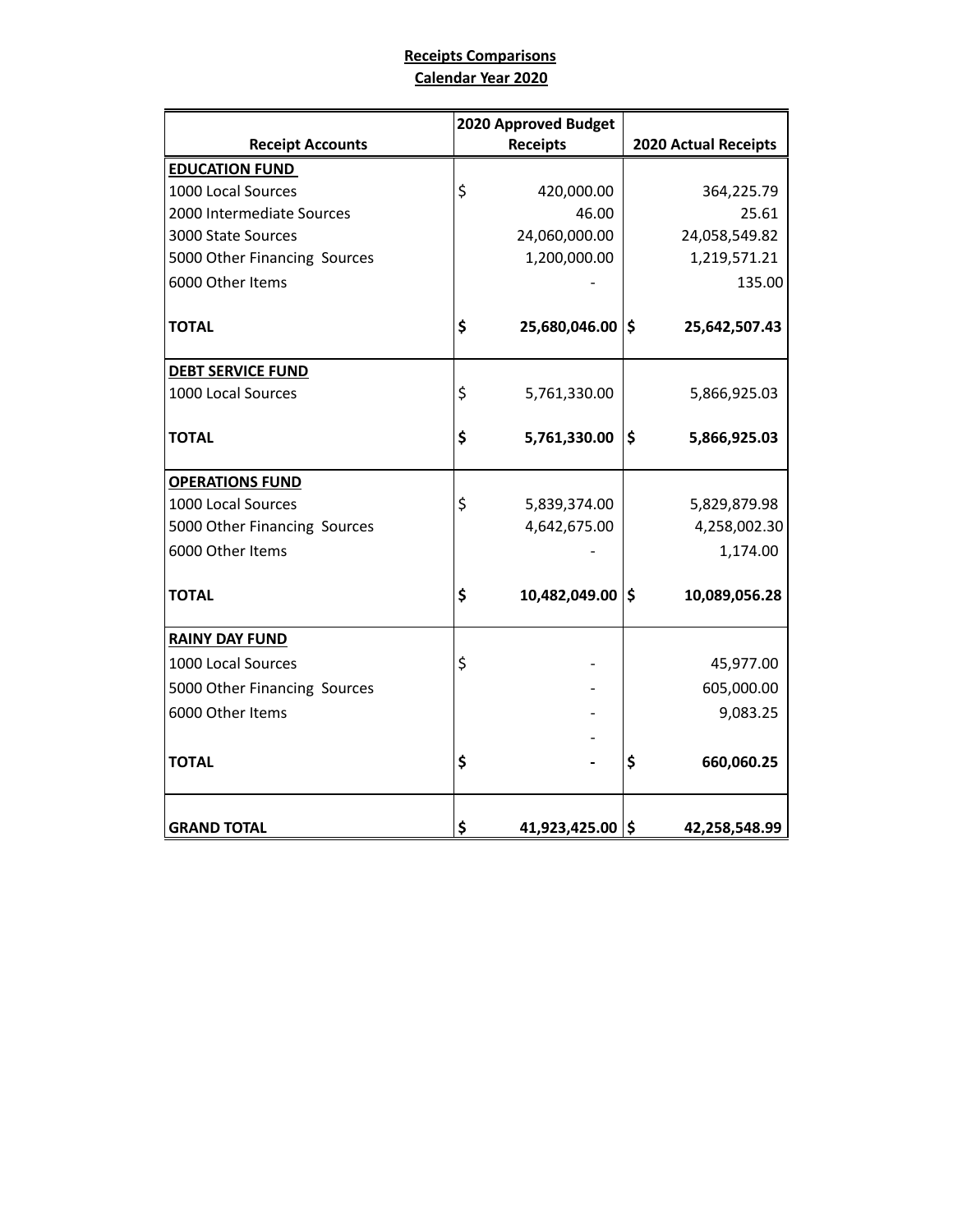# **Expenditures Comparisons Calendar Year 2020**

| <b>Expenditure Accounts</b>                   | 2020 Approved<br><b>Budget Expenditures</b> |     | 2020 Actual<br><b>Expenditures</b> |
|-----------------------------------------------|---------------------------------------------|-----|------------------------------------|
| <b>EDUCATION FUND</b>                         |                                             |     |                                    |
| 11000 Instruction/Regular Programs            | \$<br>13,761,800.00                         |     | 13,262,956.76                      |
| 12000 Instruction/Special Programs            | 1,965,105.00                                |     | 1,949,898.50                       |
| 14000 Instruction/Summer School               | 129,400.00                                  |     | 128,691.60                         |
| 15000 Enrichment Programs                     | 500.00                                      |     |                                    |
| 16000 Remediation                             | 57,900.00                                   |     | 55,164.36                          |
| 17000 Payments to Governmental Units in State | 305,000.00                                  |     | 300,088.43                         |
| 21000 Support Services/Pupils                 | 1,995,195.00                                |     | 1,901,425.91                       |
| 22000 Support Services/Instruction            | 673,725.00                                  |     | 528,594.61                         |
| 22300 Instruction-Related Technology          | 1,126,275.00                                |     | 1,061,483.37                       |
| 24000 Support Services/School Administration  | 2,499,900.00                                |     | 2,385,739.63                       |
| 25000 Central Services                        | 19,000.00                                   |     | 17,781.81                          |
| 30000 Operation of Non-instructional Srvcs.   | 236,000.00                                  |     | 234,115.18                         |
| 60000 Non-programmed Charges                  |                                             |     | 4,255,779.00                       |
| <b>TOTAL</b>                                  | \$<br>22,769,800.00 \$                      |     | 26,081,719.16                      |
| <b>DEBT SERVICE FUND</b>                      |                                             |     |                                    |
| 50000 Debt Services                           | \$<br>5,931,000.00                          |     | 5,891,000.00                       |
| 60000 Non-programmed Charges                  | 57,519.00                                   |     | 57,518.67                          |
| <b>TOTAL</b>                                  | \$<br>5,988,519.00                          | \$  | 5,948,518.67                       |
| <b>OPERATIONS FUND</b>                        |                                             |     |                                    |
| 23000 Support Services/General Administration | \$<br>494,275.00                            |     | 460,063.18                         |
| 25000 Central Services                        | 3,293,000.00                                |     | 968,700.54                         |
| 26000 Operation & Maintenance of Plant Srvcs. | 4,334,300.00                                |     | 4,120,280.76                       |
| 27000 Student Transportation                  | 2,756,500.00                                |     | 2,422,948.64                       |
| 30000 Operation of Non-instructional Srvcs.   | 65,400.00                                   |     | 38,934.85                          |
| 40000 Facility Acquisition and Construction   | 489,800.00                                  |     | 168,816.51                         |
| 60000 Non-programmed Charges                  |                                             |     | 1,805,000.00                       |
| <b>TOTAL</b>                                  | \$<br>11,433,275.00                         | ۱\$ | 9,984,744.48                       |
|                                               |                                             |     |                                    |
| <b>RAINY DAY FUND</b>                         |                                             |     |                                    |
| 26000 Operation & Maintenance of Plant Srvcs. | \$<br>1,199,500.00                          |     | 431,868.30                         |
| <b>TOTAL</b>                                  | \$<br>1,199,500.00                          | \$  | 431,868.30                         |
| <b>GRAND TOTAL</b>                            | \$<br>41,391,094.00 \$                      |     | 42,446,850.61                      |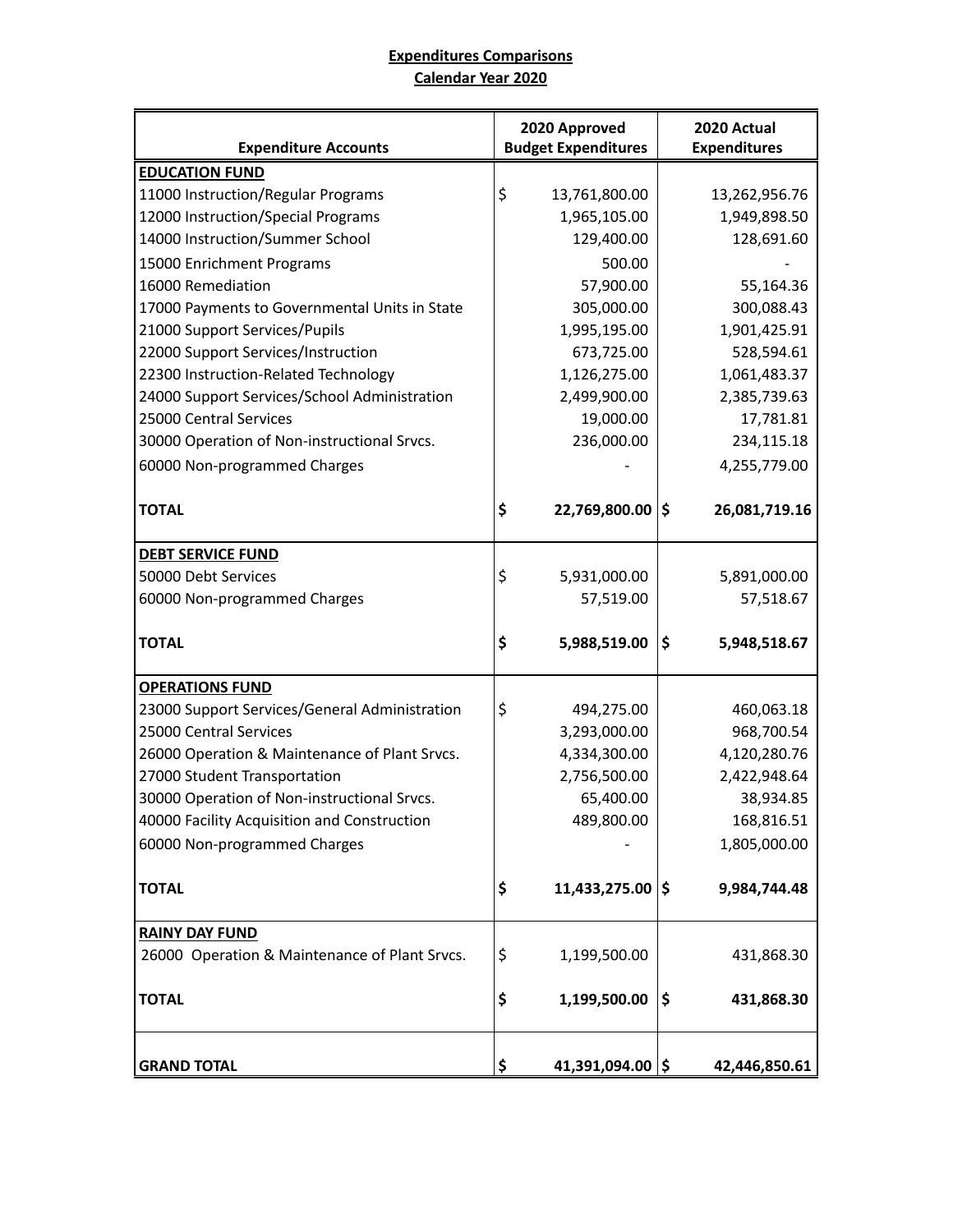## **Certified Salary Schedule in effect June 30, 2021**

| <b>Salary Range</b> | <b>Bachelors</b><br># of<br><b>Persons</b> | <b>Masters</b><br># of<br><b>Persons</b> |
|---------------------|--------------------------------------------|------------------------------------------|
| \$15,000 - 20,000   |                                            |                                          |
| \$20,000 - 25,000   | $\overline{2}$                             |                                          |
| \$25,000 - 30,000   |                                            |                                          |
| \$30,000 - 35,000   | 1                                          |                                          |
| \$35,000 - 40,000   |                                            |                                          |
| \$40,000 - 45,000   |                                            |                                          |
| \$45,000 - 50,000   | 54                                         | 7                                        |
| \$50,000 - 55,000   | 16                                         | 21                                       |
| \$55,000 - 60,000   | 10                                         |                                          |
| \$60,000 - 65,000   | 5                                          | 17                                       |
| \$65,000 - 70,000   | 4                                          | 15                                       |
| \$70,000 - 75,000   | 1                                          | 14                                       |
| \$75,000 - 80,000   | $\overline{2}$                             |                                          |
| \$80,000 - 85,000   |                                            | 16                                       |
| \$85,000 - 90,000   |                                            | 1                                        |
| \$90,000 - 95,000   |                                            | 1                                        |
| ΤΟΤΑL               | 95                                         | 106                                      |

| Total number of certified part-time employees |     |
|-----------------------------------------------|-----|
| Total number of certified full-time employees | 198 |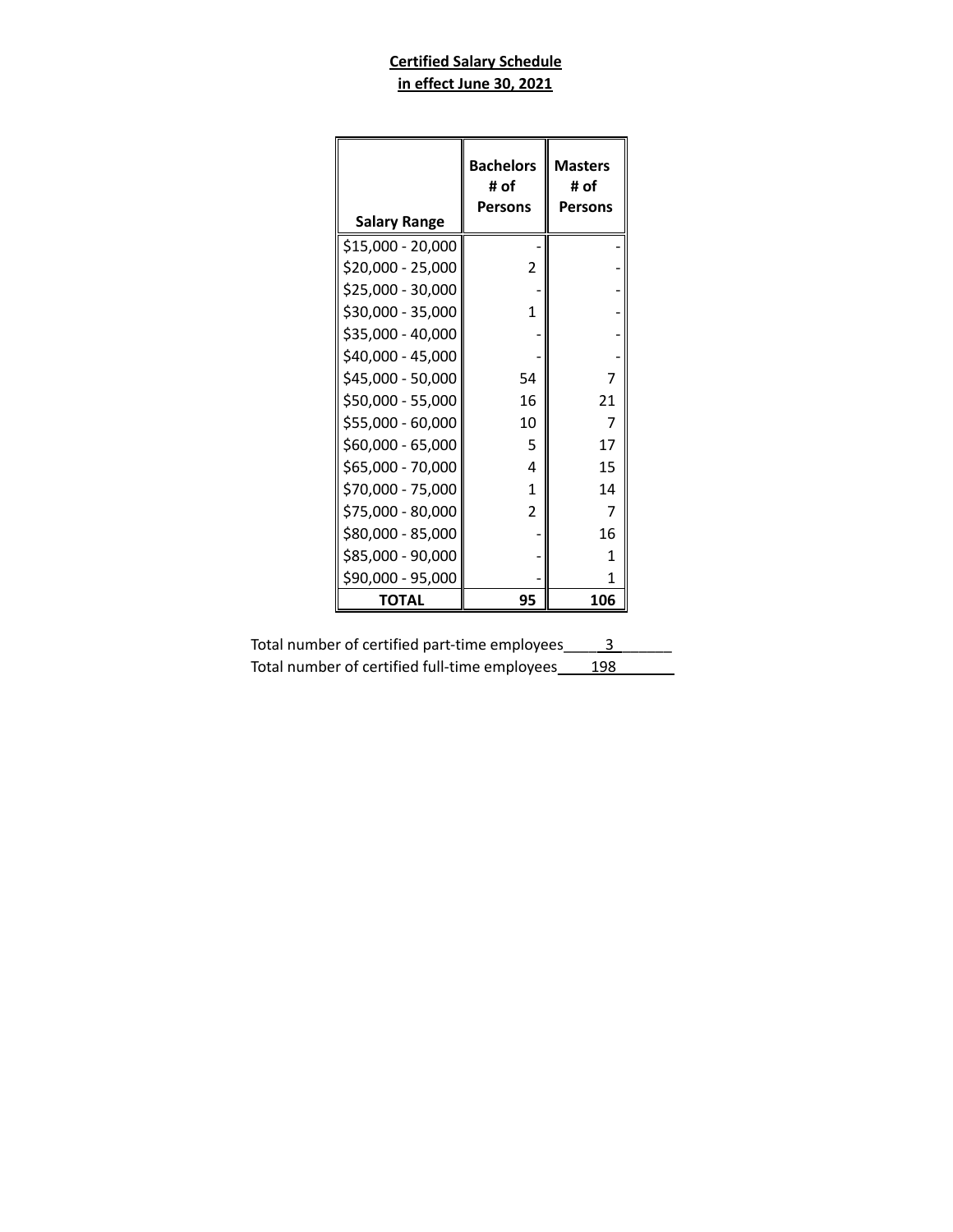#### **Extracurricular Salary Schedule in effect June 30, 2021**

| <b>Activity</b>        | <b>Position</b>              | Amount       | Lay Coach<br><b>Amount</b> |     |
|------------------------|------------------------------|--------------|----------------------------|-----|
| <b>ATHLETICS, BOYS</b> |                              |              |                            |     |
| Baseball:              | Varsity Coach                | \$<br>6,000  | \$<br>5,100                |     |
|                        | Assistant Coach              | \$<br>2,527  | \$<br>2,148                |     |
|                        | Freshman Coach               | \$<br>1,200  | \$<br>1,020                |     |
|                        | 8th Grade Coach              | \$<br>1,722  | \$<br>1,464                |     |
|                        | 7th Grade Coach              | \$<br>1,722  | \$<br>1,464                |     |
| Basketball:            | Varsity Coach                | \$<br>12,200 |                            |     |
|                        | Varsity Asst Coach           | \$<br>2,200  | \$<br>1,870                |     |
|                        | Reserve Coach                | \$<br>4,394  | \$<br>3,735                |     |
|                        | Freshman Coach               | \$<br>1,200  | \$<br>1,020                |     |
|                        | 8th Grade Coach              | \$<br>2,782  | \$<br>2,365                |     |
|                        | 7th Grade Coach              | \$<br>2,782  | \$<br>2,365                |     |
|                        | 8th Grade Asst Coach         | \$<br>1,001  | \$                         | 851 |
|                        | 7th Grade Asst Coach         | \$<br>1,001  | \$                         | 851 |
| Football:              | Varsity Coach                | \$<br>12,200 |                            |     |
|                        | Assistant Coach 4@           | \$<br>3,950  | \$<br>3,358                |     |
|                        | JV Head Coach                | \$<br>1,800  |                            |     |
|                        | Freshman Coach               | \$<br>1,800  | \$<br>1,530                |     |
|                        | 8th Grade Coach              | \$<br>2,782  | \$<br>2,365                |     |
|                        | 7th Grade Coach              | \$<br>2,782  | \$<br>2,365                |     |
|                        | 8th Grade Asst Coach         | \$<br>1,200  | \$<br>1,020                |     |
|                        | 7th Grade Asst Coach         | \$<br>1,200  | \$<br>1,020                |     |
| Golf:                  | Varsity Coach                | \$<br>3,600  | \$<br>3,060                |     |
|                        | Junior High Coach            | \$<br>1,606  | \$<br>1,365                |     |
| Soccer:                | Varsity Coach                | \$<br>4,800  | \$<br>4,080                |     |
|                        | Varsity Asst. Coach          | \$<br>2,343  | \$<br>1,992                |     |
|                        | Junior High Coach            | \$<br>1,606  | \$<br>1,365                |     |
| Tennis:                | Varsity Coach                | \$<br>4,000  | \$<br>3,400                |     |
| Track:                 | Head Boys Coach              | \$<br>3,500  | \$<br>2,975                |     |
|                        | Boys & Girls Assistant Coach | \$<br>2,600  | \$<br>2,210                |     |
|                        | <b>Boys Assistant Coach</b>  | \$<br>1,200  | 1,020<br>\$                |     |
|                        | Junior High Coach            | \$<br>1,722  | \$<br>1,464                |     |
|                        | Junior High Assistant Coach  | \$<br>800    | \$                         | 680 |
| Wrestling:             | Varsity Coach                | \$<br>5,407  | \$<br>4,596                |     |
|                        | Varsity Asst. Coach          | \$<br>2,827  | \$<br>2,403                |     |
|                        | Junior High Coach            | \$<br>1,978  | \$<br>1,681                |     |
|                        | Junior High Assistant Coach  | \$<br>800    | \$                         | 680 |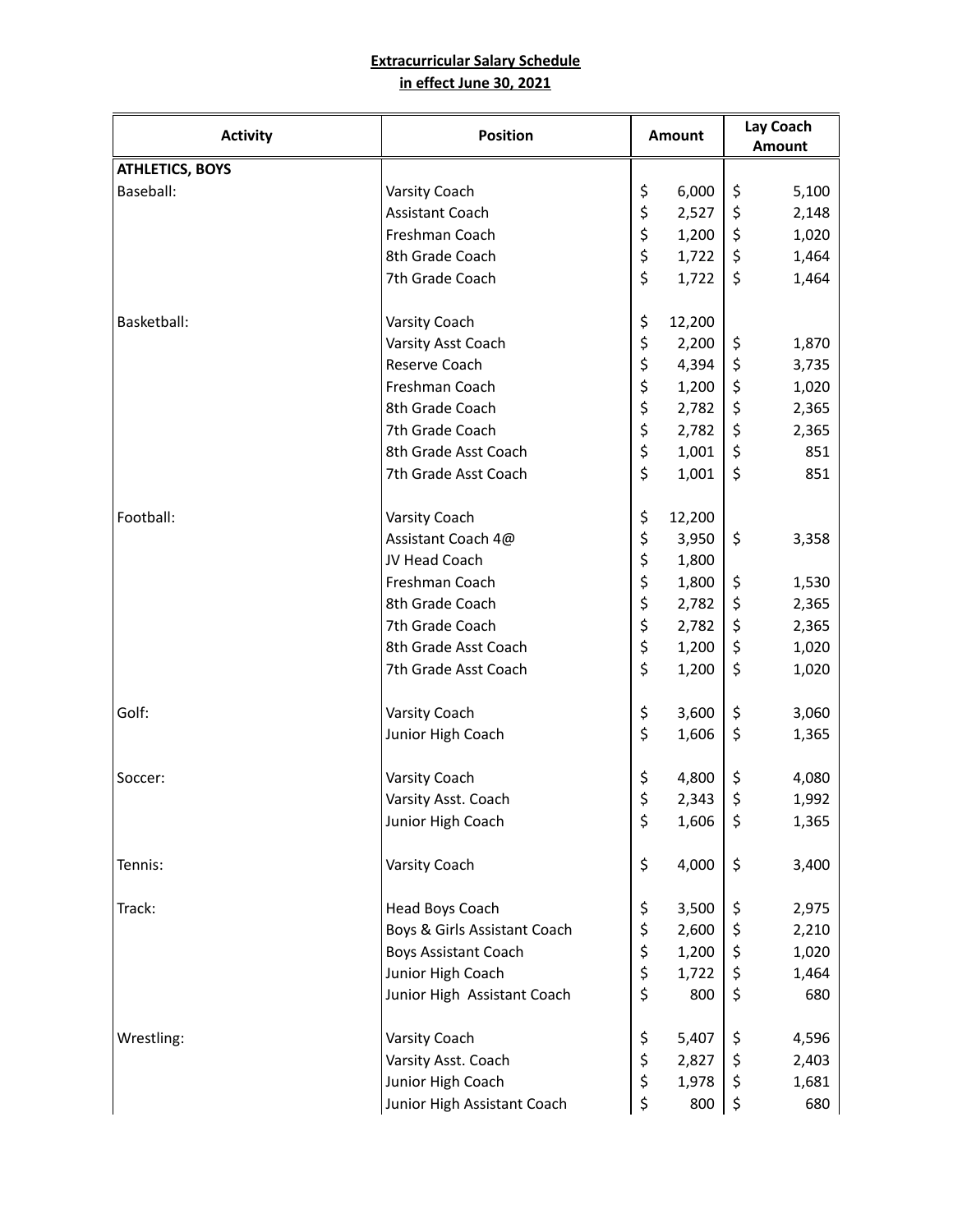| <b>ATHLETICS, GIRLS</b> |                             |              |             |
|-------------------------|-----------------------------|--------------|-------------|
| Basketball:             | Varsity Coach               | \$<br>12,200 |             |
|                         | Varsity Asst. Coach         | \$<br>2,200  | \$<br>1,870 |
|                         | Reserve Coach               | \$<br>4,394  | \$<br>3,735 |
|                         | 8th Grade Coach             | \$<br>2,782  | \$<br>2,365 |
|                         | 7th Grade Coach             | \$<br>2,782  | \$<br>2,365 |
|                         | 8th Grade Asst Coach        | \$<br>1,001  | \$<br>851   |
|                         | 7th Grade Asst Coach        | \$<br>1,001  | \$<br>851   |
|                         |                             |              |             |
| Golf:                   | Varsity Coach               | \$<br>3,600  | \$<br>3,060 |
|                         | Junior High Coach           | \$<br>1,606  | \$<br>1,365 |
|                         |                             |              |             |
| Gymnastics:             | Varsity Coach               | \$<br>3,500  | \$<br>2,975 |
|                         |                             |              |             |
| Soccer:                 | Varsity Coach               | \$<br>4,800  | \$<br>4,080 |
|                         | Reserve Coach               | \$<br>2,343  | \$<br>1,992 |
|                         | Junior High Coach           | \$<br>1,606  | \$<br>1,365 |
|                         |                             |              |             |
| Softball:               | Varsity Coach               | \$<br>6,000  | \$<br>5,100 |
|                         | Varsity Asst. Coach         | \$<br>2,527  | \$<br>2,148 |
|                         | 8th Grade Coach             | \$<br>1,722  | \$<br>1,464 |
|                         | 7th Grade Coach             | \$<br>1,722  | \$<br>1,464 |
|                         |                             |              |             |
| Tennis:                 | Varsity Coach               | \$<br>4,000  | \$<br>3,400 |
|                         |                             |              |             |
| Track:                  | <b>Head Girls Coach</b>     | \$<br>3,500  | \$<br>2,975 |
|                         | Assistant Coach             | \$<br>1,200  | \$<br>1,020 |
|                         | Junior High Coach           | \$<br>1,722  | \$<br>1,464 |
|                         | Junior High Assistant Coach | \$<br>800    | \$<br>680   |
| <b>Unified Track</b>    | High School Coach           | \$<br>1,500  | \$<br>1,275 |
|                         |                             |              |             |
| Volleyball:             | Varsity Coach               | \$<br>5,200  | \$<br>4,420 |
|                         | Varsity Asst. Coach         | \$<br>2,371  | \$<br>2,015 |
|                         | Freshman Coach              | \$<br>1,200  | \$<br>1,020 |
|                         | 8th Grade Coach             | \$<br>1,918  | \$<br>1,630 |
|                         | 7th Grade Coach             | \$<br>1,669  | \$<br>1,419 |
| <b>ATHLETICS, CO-ED</b> |                             |              |             |
| Cross Country:          | Varsity Coach               | \$<br>4,400  | \$<br>3,740 |
|                         | Varsity Asst Coach          | \$<br>1,756  | \$<br>1,493 |
|                         | Junior High Coach           | \$<br>1,610  | \$<br>1,369 |
|                         | Junior High Assistant Coach | \$<br>800    | \$<br>680   |
|                         |                             |              |             |
| Tennis:                 | Junior High Coach           | \$<br>1,606  | \$<br>1,365 |
|                         | Junior High Assistant Coach | \$<br>800    | \$<br>680   |
|                         |                             |              |             |
| Swimming:               | Varsity Coach               | \$<br>6,400  | \$<br>5,440 |
|                         | Varsity Assistant Coach     | \$<br>2,800  | \$<br>2,380 |
|                         | Junior High Coach, 2 @      | \$<br>1,606  | \$<br>1,365 |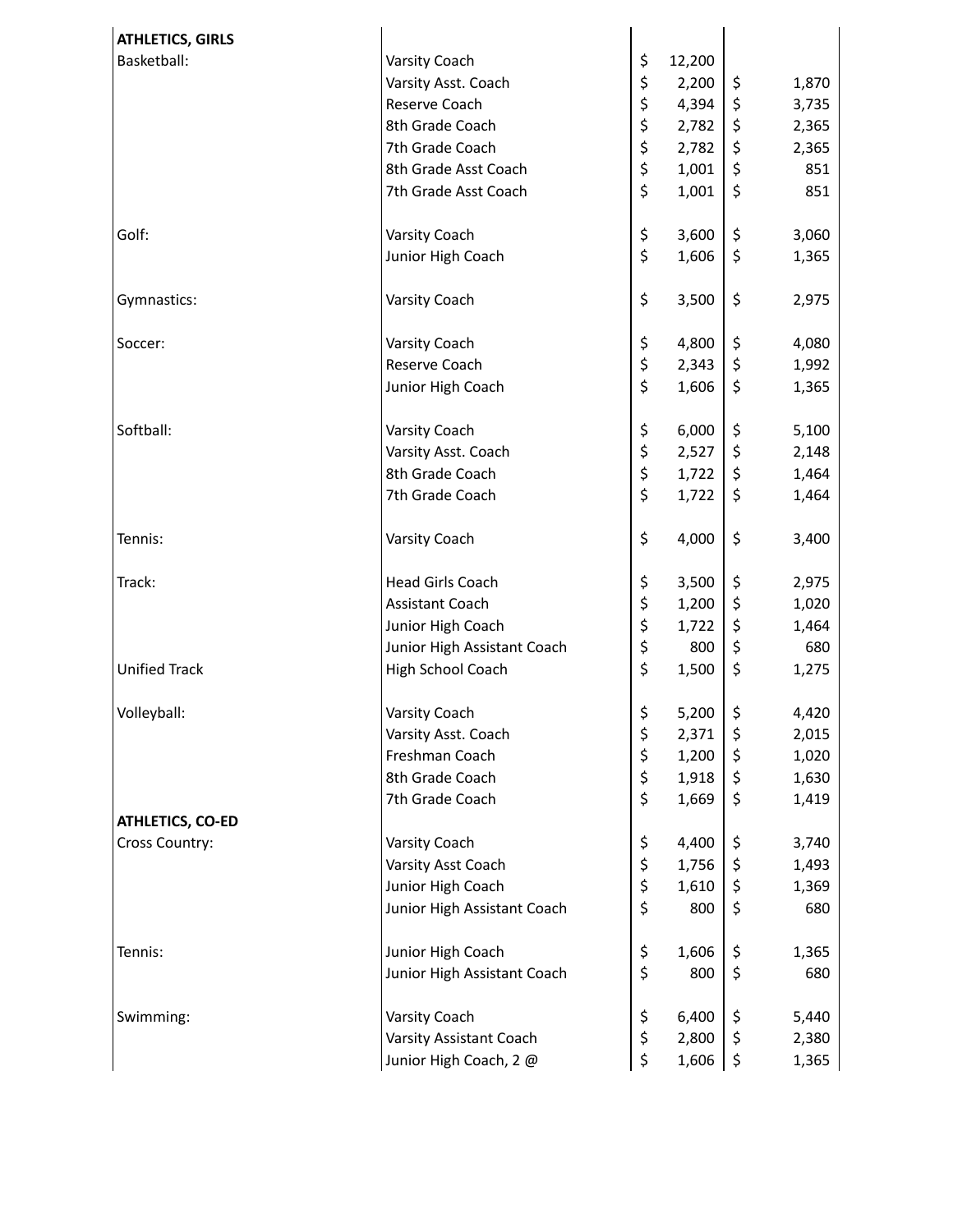| <b>SPONSORS/OTHER ACTIVITIES</b> |                                       |             |             |
|----------------------------------|---------------------------------------|-------------|-------------|
| <b>Department Heads:</b>         | <b>High School Business</b>           | \$<br>500   |             |
|                                  | High School English                   | \$<br>500   |             |
|                                  | High School Foreign Language          | \$<br>500   |             |
|                                  | High School Math                      | \$<br>500   |             |
|                                  | <b>High School Physical Education</b> | \$<br>500   |             |
|                                  | <b>High School Special Education</b>  | \$<br>500   |             |
|                                  | <b>High School Science</b>            | \$<br>500   |             |
|                                  | <b>High School Social Studies</b>     | \$<br>500   |             |
|                                  | <b>High School Early College</b>      | \$<br>500   |             |
|                                  | High School Fresh Start/PBIS          | \$<br>400   |             |
|                                  |                                       |             |             |
| Team Leaders:                    | Brandywine Elementary, 4@             | \$<br>500   |             |
|                                  | New Palestine Elementary, 7@          | \$<br>500   |             |
|                                  | Preschool                             | \$<br>500   |             |
|                                  | Sugar Creek Elementary, 9@            | \$<br>500   |             |
|                                  | New Palestine Intermediate            | \$<br>500   |             |
|                                  | Junior High, 6@                       | \$<br>500   |             |
|                                  |                                       |             |             |
| Music Activities: (School Year)  | High School Instrumental              | \$<br>5,500 | \$<br>4,675 |
|                                  | Assistant High School Instrumental    | \$<br>2,300 | \$<br>1,955 |
|                                  | Junior High Instrumental              | \$<br>1,600 | \$<br>1,360 |
|                                  | Junior High Jazz Band                 | \$<br>1,200 | \$<br>1,020 |
|                                  | Junior High Pep Band                  | \$<br>600   | \$<br>510   |
|                                  | DRUM, SCE                             | \$<br>750   | \$<br>638   |
|                                  | Hand Chime Ensemble, Elem, 3*         | \$<br>750   | \$<br>638   |
|                                  | Vision Music, Elem 3*                 | \$<br>900   | \$<br>765   |
|                                  | Vision Music, NPI                     | \$<br>900   | \$<br>765   |
|                                  | Choral, High School                   | \$<br>3,800 | \$<br>3,230 |
|                                  | Choral, Junior High                   | \$<br>1,200 | \$<br>1,020 |
|                                  |                                       |             |             |
| <b>Academic Coaches:</b>         | Archery Club, JH                      | \$<br>750   | \$<br>638   |
|                                  | Archery Club, NPI                     | \$<br>750   | \$<br>638   |
|                                  | Battle of the Books, JH               | \$<br>300   | \$<br>255   |
|                                  | Best Buddies, HS                      | \$<br>300   | \$<br>255   |
|                                  | Brain Game Sponsor, HS                | \$<br>1,500 | \$<br>1,275 |
|                                  | Cheerleader Sponsor, HS Fall 2*       | \$<br>1,750 | \$<br>1,488 |
|                                  | <b>Cheerleader Sponsor, HS Winter</b> | \$<br>2,000 | \$<br>1,700 |
|                                  | Cheerleader Sponsor, JH 2*            | \$<br>1,063 | \$<br>904   |
|                                  | Environmental Club, Elem 3*           | \$<br>750   | \$<br>638   |
|                                  | Environmentla Club, NPI               | \$<br>750   | \$<br>638   |
|                                  | FCCLA (Family, Careers, Community     |             |             |
|                                  | Leadership Assn), HS                  | \$<br>300   | \$<br>255   |
|                                  | Haunted Trail, JH                     | \$<br>300   | \$<br>255   |
|                                  | Math Bowl Sponsor, Elem., 3 @         | \$<br>750   | \$<br>638   |
|                                  | Math Bowl Sponsor, NPI                | \$<br>750   | \$<br>638   |
|                                  | M.A.T.H., BWE                         | \$<br>750   | \$<br>638   |
|                                  | M.A.T.H., NPE                         | \$<br>750   | \$<br>638   |
|                                  | M.A.T.H., SCE                         | \$<br>750   | \$<br>638   |
|                                  | Speech Team Sponsor, HS               | \$<br>750   | \$<br>638   |
|                                  | Spell Bowl Sponsor, Elem., 3 @        | \$<br>750   | \$<br>638   |
|                                  | Spell Bowl Sponsor, JH                | \$<br>750   | \$<br>638   |
|                                  | Spell Bowl Sponsor, HS                | \$<br>750   | \$<br>638   |
|                                  | Super Bowl Sponsor, HS, 5 @           | \$<br>300   | \$<br>255   |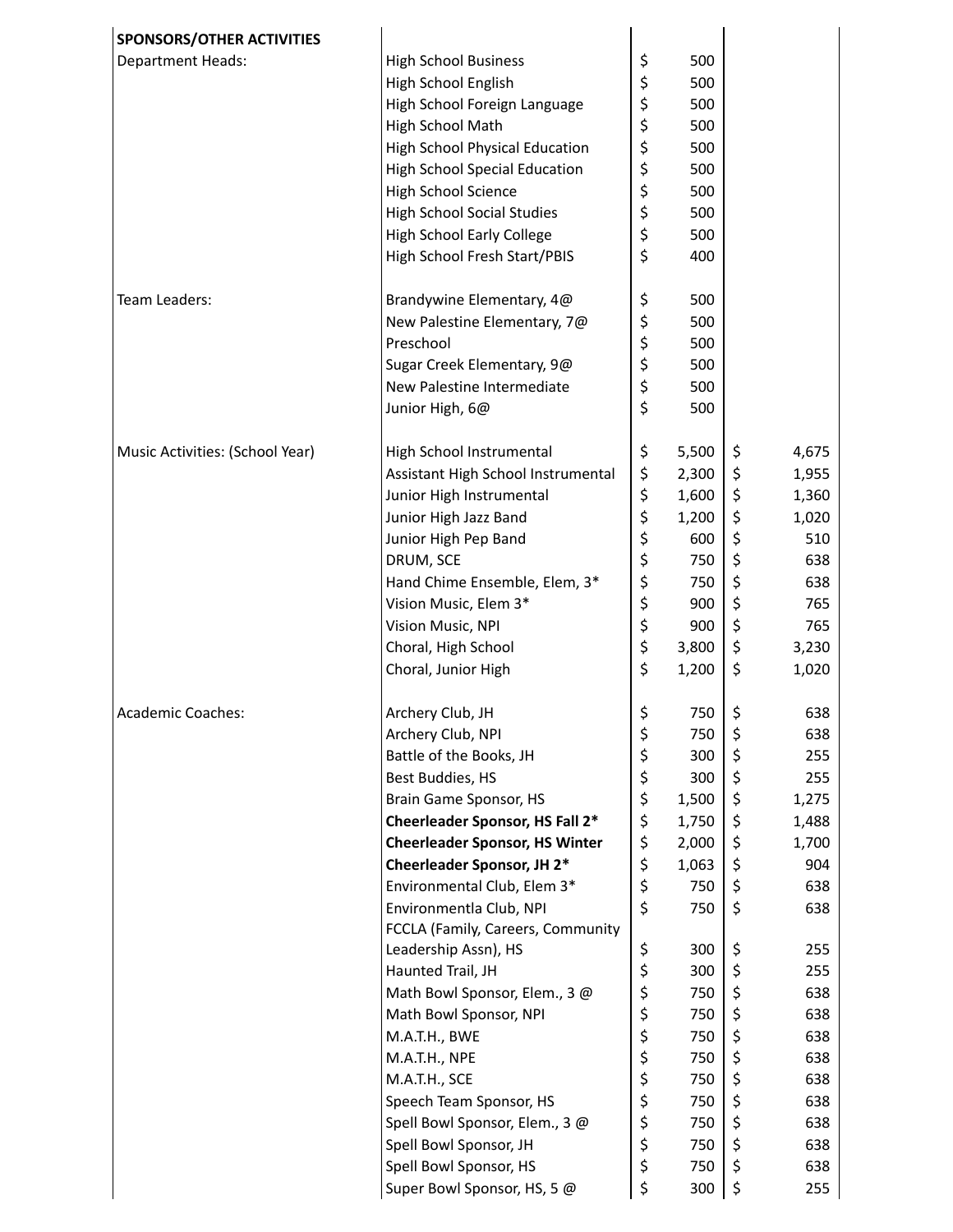|                             | Talent Search, JH                   | \$<br>300    | \$<br>255    |
|-----------------------------|-------------------------------------|--------------|--------------|
|                             | Visions Art, BWE                    | \$<br>900    | \$<br>765    |
|                             | Visions Art, NPE                    | \$<br>900    | \$<br>765    |
|                             | Visions Art, SCE                    | \$<br>900    | \$<br>765    |
|                             | Visions Art, NPI                    | \$<br>900    | \$<br>765    |
|                             |                                     |              |              |
| <b>Class Sponsors:</b>      | Junior Class Sponsor, 1 @           | \$<br>1,200  | \$<br>1,020  |
|                             | Senior Class Sponsor                | \$<br>750    | \$<br>638    |
|                             |                                     |              |              |
| Drama/Journalism            | HS Thespians, Drama Director, 2 @   | \$<br>1,200  | \$<br>1,020  |
|                             | HS Thespians, Musical Director, 2 @ | \$<br>1,200  | \$<br>1,020  |
|                             | Drama Coach, JH, 2 @                | \$<br>1,200  | \$<br>1,020  |
|                             | Yearbook Sponsor, JH                | \$<br>900    | \$<br>765    |
|                             | Yearbook Sponsor, HS                | \$<br>1,700  | \$<br>1,445  |
|                             |                                     |              |              |
| Other                       | National Honor Society Sponsor      | \$<br>750    | \$<br>638    |
|                             | Robotics, BWE                       | \$<br>900    | \$<br>765    |
|                             | Robotics, NPE                       | \$<br>900    | \$<br>765    |
|                             | Robotics, SCE                       | \$<br>900    | \$<br>765    |
|                             | Robotics, NPI                       | \$<br>900    | \$<br>765    |
|                             | Robotics, JH                        | \$<br>900    | \$<br>765    |
|                             | Robotics, HS                        | \$<br>900    | \$<br>765    |
|                             | Running Club, BWE                   | \$<br>300    | \$<br>255    |
|                             | Running Club, NPE                   | \$<br>300    | \$<br>255    |
|                             | Running Club, SCE                   | \$<br>300    | \$<br>255    |
|                             | Running Club, NPI                   | \$<br>300    | \$<br>255    |
|                             | Science Club, JH                    | \$<br>300    | \$<br>255    |
|                             | Science Club, HS                    | \$<br>300    | \$<br>255    |
|                             | Sign Language Club, JH              | \$<br>300    | \$<br>255    |
|                             | Student Council Sponsor, Elem., 3 @ | \$<br>750    | \$<br>638    |
|                             | Student Council Sponsor, NPI        | \$<br>750    | \$<br>638    |
|                             | Student Council Sponsor, JH, 1 @    | \$<br>750    | \$<br>638    |
|                             | <b>Student Council Sponsor, HS</b>  | \$<br>750    | \$<br>638    |
|                             |                                     |              |              |
| <b>Corporation Stipends</b> | $\frac{1}{2}$ Day                   | \$<br>65.00  | \$<br>55.00  |
|                             | Full Day                            | \$<br>130.00 | \$<br>111.00 |
|                             |                                     |              |              |
| <b>Community Recreation</b> |                                     | \$<br>23.58  | \$<br>20.04  |
| Student Open Gym            |                                     | \$<br>23.58  | \$<br>20.04  |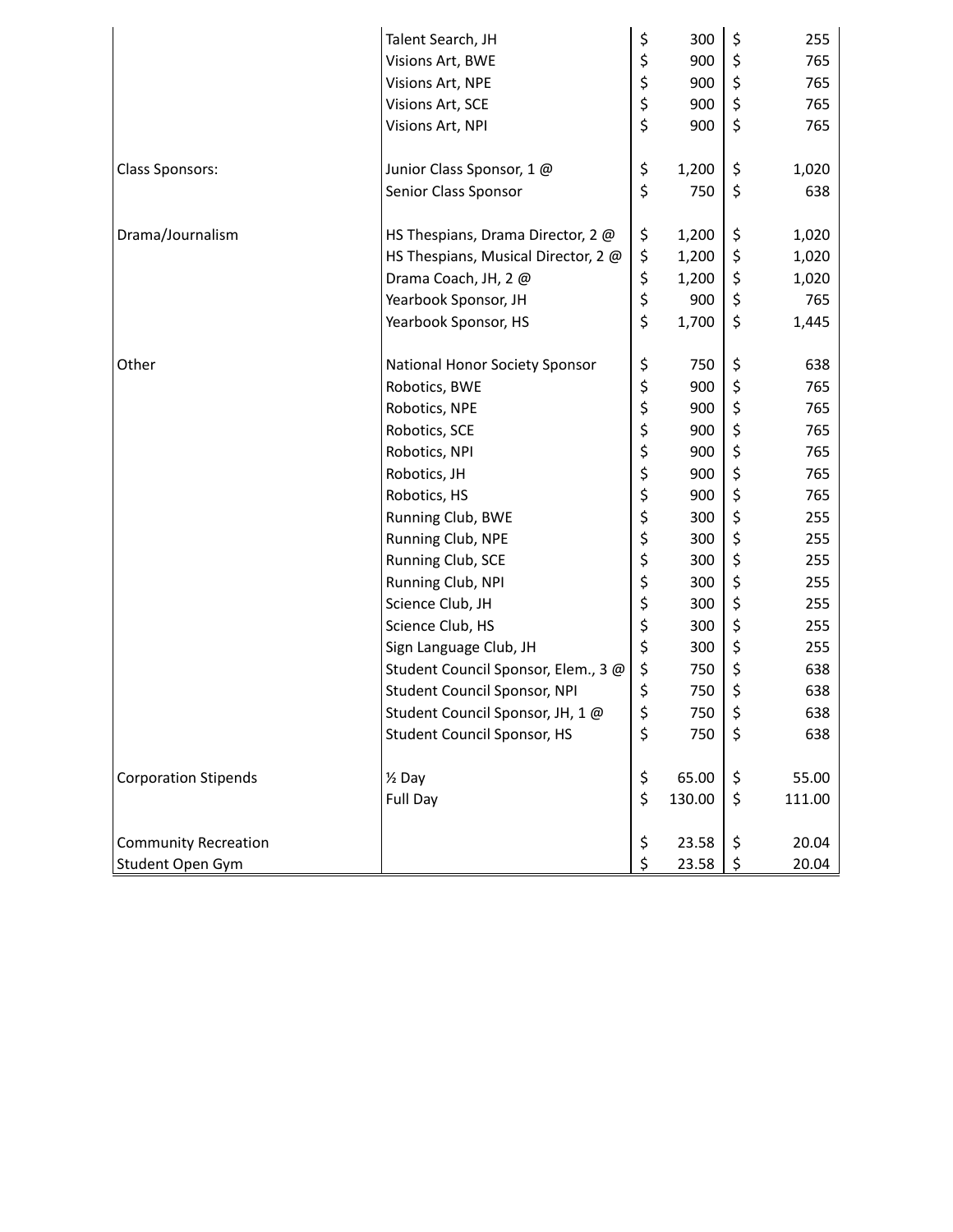## **Non-certified Employee Classifications and Range of Pay Rates 2020-2021**

| <b>Classifications</b>                                      | <b>Range of Pay Rates (Hourly)</b> |         |
|-------------------------------------------------------------|------------------------------------|---------|
| I. Instructional and Supplementary Pupil Services           |                                    |         |
| <b>Library Aides</b>                                        | \$14.20                            | \$23.00 |
| <b>Special Education Aides</b>                              | \$14.20                            | \$16.50 |
| Pre-kindergarten Aides                                      | \$14.20                            | \$14.20 |
| Other (Remediation, Study Hall, Social Workers,             | \$14.20                            | \$55.74 |
| Fitness, Pre-K Teacher, Bus Aides, Therapists)              |                                    |         |
| II. Cafeteria and Food Services                             |                                    |         |
| III. Health Services                                        |                                    |         |
| <b>Nurses</b>                                               | \$34.74                            | \$34.74 |
| Other (Clinic Assistants)                                   | \$16.75                            | \$19.50 |
| IV. Office/Clerical/Secretarial                             | \$14.40                            | \$26.63 |
| V. Executive/Administrative/Accounting                      |                                    |         |
| <b>Buildings and Grounds Director</b>                       | \$32.31                            | \$32.31 |
| <b>Community Relations Director</b>                         | \$35.09                            | \$35.09 |
| Other                                                       |                                    |         |
| VI. Maintenance/Custodial/Warehouse/Security/Transportation |                                    |         |
| <b>Building Custodians</b>                                  | \$14.50                            | \$22.94 |
| <b>Bus Drivers</b>                                          | \$29.70                            | \$29.70 |
| Other (Maintenance, Buildings & Grounds,                    | \$14.50                            | \$38.46 |
| Mechanics, Natatorium, Transportation Dir)                  |                                    |         |
| <b>VII. Computer Services</b>                               | \$17.50                            | \$24.04 |
| VIII. Other                                                 |                                    |         |

Total Number of non-certified part-time employees\_\_\_\_109\_\_\_\_\_\_\_\_\_

Total Number of non-certified full-time employees\_\_\_\_\_\_\_78\_\_\_\_\_\_\_\_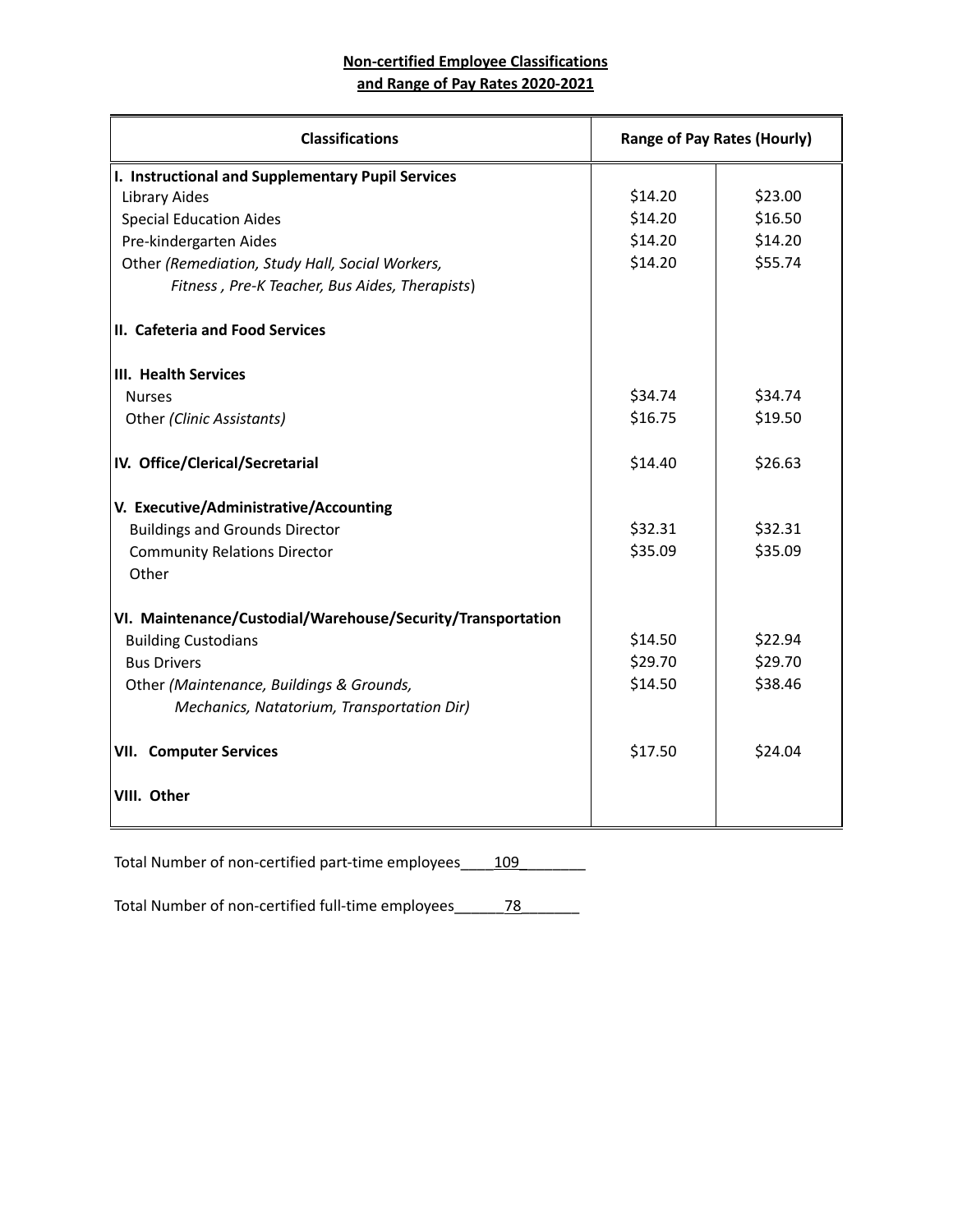# **Certified Administrative Staff in effect June 30, 2021**

|                      | Lowest Salary   Highest Salary   Average Salary | Number of<br>Personnel |
|----------------------|-------------------------------------------------|------------------------|
| Administrative Staff | $70,400.00$   \$ 162,566.41   \$ 101,524.15     | 18                     |

# **Student Enrollment October 1, 2020**

| <b>Grade Level</b> | <b>Enrollment</b> |
|--------------------|-------------------|
| Kindergarten       | 237               |
| Grade 1            | 268               |
| Grade 2            | 232               |
| Grade 3            | 271               |
| Grade 4            | 273               |
| Grade 5            | 298               |
| Grade 6            | 275               |
| Grade 7            | 324               |
| Grade 8            | 293               |
| Grade 9            | 300               |
| Grade 10           | 300               |
| Grade 11           | 287               |
| Grade 12           | 280               |
| <b>TOTAL</b>       | 3,638             |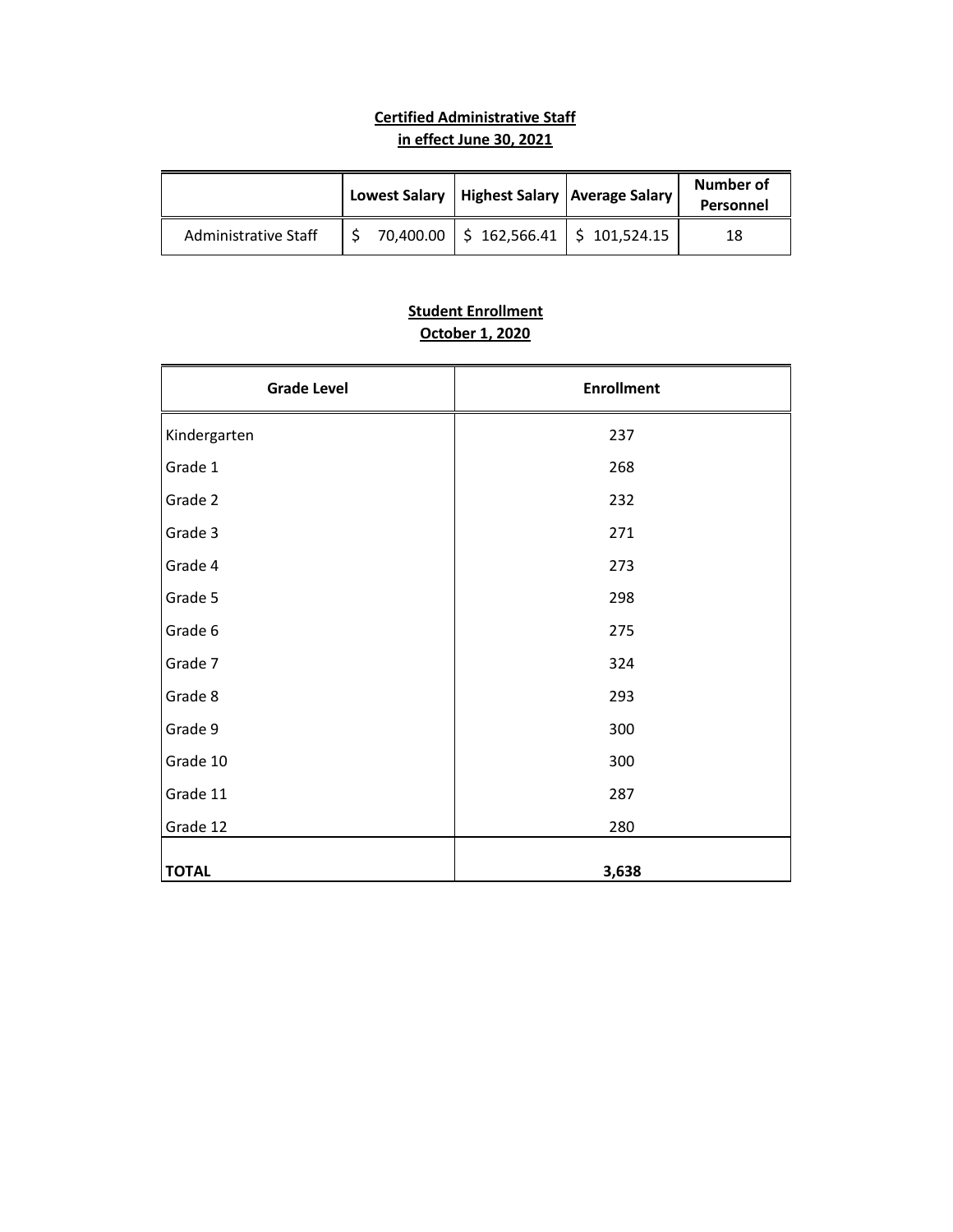#### **Assessed Valuation and Tax Rates Calendar Years 2020 and 2021**

|                              | 2020              | 2021              |
|------------------------------|-------------------|-------------------|
| Assessed Valuation           | \$<br>864,462,436 | \$<br>891,565,686 |
| Tax Rate - Education Fund    | $N/A^*$           | $N/A^*$           |
| Tax Rate - Debt Service Fund | 0.6015            | 0.4993            |
| Tax Rate - Operations Fund   | 0.5654            | 0.5712            |
| <b>TOTAL</b>                 | 1.1669            | 1.0705            |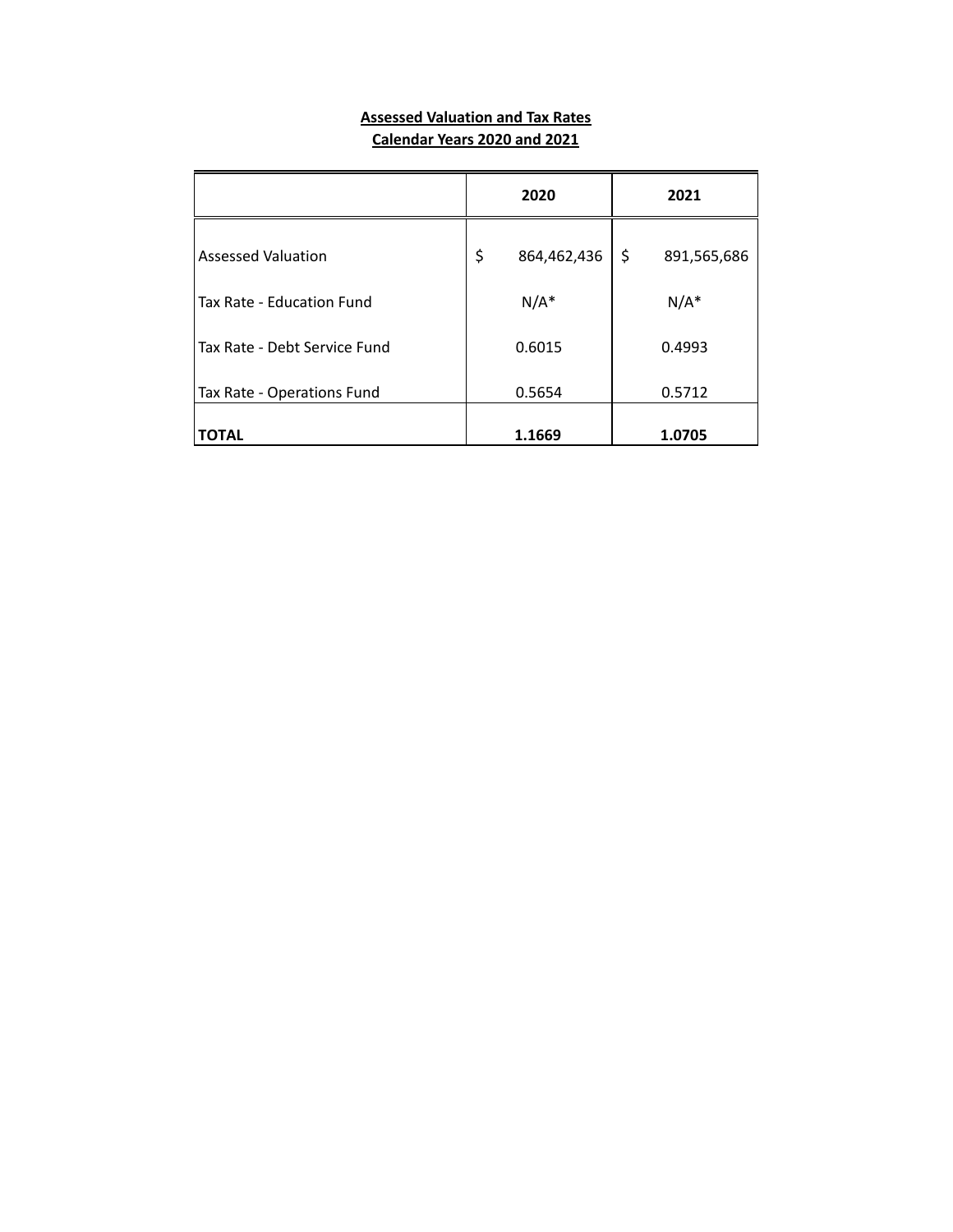#### **Payments in Excess of \$2,500 Made to Vendors Calendar Year 2020**

| <b>Vendor Name</b>                      | <b>Education Fund</b> | <b>Operations</b>  | <b>Total Amount</b> |
|-----------------------------------------|-----------------------|--------------------|---------------------|
|                                         | Amount                | <b>Fund Amount</b> |                     |
| Rising Sun-Ohio County Schools          | \$2,054,367.19        | \$309,385.14       | \$2,363,752.33      |
| <b>Internal Revenue Service</b>         | 1,163,524.99          | 245,593.07         | 1,409,118.06        |
| IN State Teachers Retirement Fund/INPRS | 1,004,424.22          | 21,258.77          | 1,025,682.99        |
| <b>DUKE ENERGY</b>                      |                       | 779,101.50         | 779,101.50          |
| KERLIN BUS SALES & LEASING              |                       | 487,428.00         | 487,428.00          |
| FIVE STAR TECHNOLOGY SOLUTIONS          | 402,914.78            | 60,140.41          | 463,055.19          |
| Public Employees Retirement Fund/INPRS  | 110,708.94            | 197,265.32         | 307,974.26          |
| <b>ESCRFT</b>                           |                       | 201,438.81         | 201,438.81          |
| Delta Dental                            | 169,171.53            | 28,277.42          | 197,448.95          |
| MSD OF WARREN TOWNSHIP                  | 160,000.00            |                    | 160,000.00          |
| HILLYARD/INDIANA                        |                       | 141,321.18         | 141,321.18          |
| <b>CERES SOLUTIONS</b>                  |                       | 134,168.21         | 134,168.21          |
| MT VERNON COMMUNITY SCHOOL              | 117,927.77            |                    | 117,927.77          |
| NEW PALESTINE MUNICIPAL SEWAGE          |                       | 93,884.07          | 93,884.07           |
| AMAZON.COM                              | 76,331.00             | 16,831.44          | 93,162.44           |
| <b>APPLE COMPUTER</b>                   | 86,329.00             | 5,960.00           | 92,289.00           |
| <b>BROWNS ROOFING INC</b>               |                       | 87,112.00          | 87,112.00           |
| <b>CONSTELLATION NEW ENERGY</b>         |                       | 86,357.12          | 86,357.12           |
| <b>VALIC Retirement</b>                 | 67,246.61             | 18,014.50          | 85,261.11           |
| Fastenal                                |                       | 80,717.42          | 80,717.42           |
| <b>VSP Vision Service Plan</b>          | 69,445.88             | 10,757.62          | 80,203.50           |
| E.S.W. COMPANY, LLC                     |                       | 79,483.00          | 79,483.00           |
| <b>CDW</b>                              | 1,395.21              | 76,626.46          | 78,021.67           |
| <b>CITIZENS ENERGY GROUP</b>            |                       | 74,698.39          | 74,698.39           |
| <b>BMO Harris Bank</b>                  | 45,892.56             | 24,153.01          | 70,045.57           |
| <b>CANNON IV</b>                        | 47,196.77             | 15,697.56          | 62,894.33           |
| POWER SCHOOL GROUP, LLC                 | 54,208.69             |                    | 54,208.69           |
| <b>VECTREN ENERGY DELIVERY</b>          |                       | 48,334.73          | 48,334.73           |
| <b>Electrifying Services LLC</b>        | 1,050.00              | 46,380.00          | 47,430.00           |
| TURNKEY MECHANICAL & ELECTRICAL         |                       | 47,174.84          | 47,174.84           |
| <b>OFFICE DEPOT BSD</b>                 | 41,482.52             | 2,461.65           | 43,944.17           |
| Lincoln Financial Group                 | 41,923.63             | 867.28             | 42,790.91           |
| MACALLISTER MACHINERY CO.               |                       | 41,932.78          | 41,932.78           |
| VIRCO MANUFACTURING CO INC              |                       | 41,235.00          | 41,235.00           |
| MIDWEST TRANSIT EQUIPMENT               |                       | 38,944.06          | 38,944.06           |
| <b>TRANE</b>                            |                       | 38,603.70          | 38,603.70           |
| CHURCH, CHURCH, HITTLE & ANTRIUM        |                       | 37,928.65          | 37,928.65           |
| <b>JACKSON CONTROL COMPANY</b>          |                       | 36,885.74          | 36,885.74           |
| CENTRAL INDIANA EDUCATIONAL SERVICE     | 22,472.50             | 12,267.87          | 34,740.37           |
| REPUBLIC SERVICES #761                  |                       | 34,256.14          | 34,256.14           |
| <b>HOLT CONSTRUCTION GROUP</b>          |                       | 33,785.19          | 33,785.19           |
| PLUMBERS SUPPLY CO                      |                       | 33,445.01          | 33,445.01           |
| <b>BUCKEYE CLEANING CENTER</b>          |                       | 32,168.18          | 32,168.18           |
| Sitewise Incorporated                   |                       | 31,185.60          | 31,185.60           |
| <b>BOYCE FORMS/ SYSTEMS</b>             | 422.31                | 28,496.63          | 28,918.94           |
| INDY STEPSAVER, INC.                    |                       | 28,811.49          | 28,811.49           |
| Edmentum                                | 27,839.00             |                    | 27,839.00           |
| CONSERV, INC                            |                       | 25,534.77          | 25,534.77           |
| <b>BR BLEACHERS</b>                     |                       | 24,516.00          | 24,516.00           |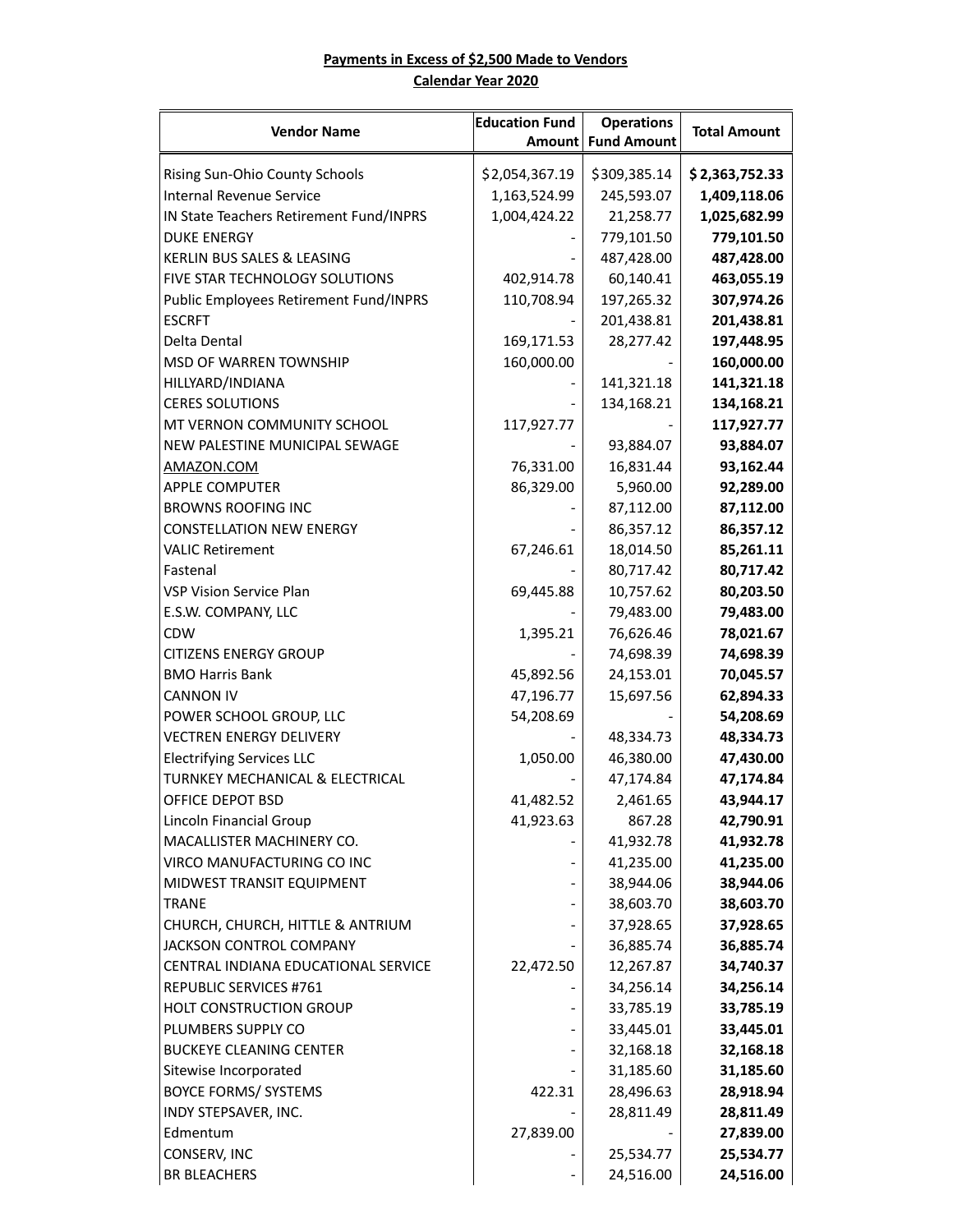| Wiese USA Inc                       |           | 24,200.00 | 24,200.00 |
|-------------------------------------|-----------|-----------|-----------|
| FOLLETT SCHOOL SOLUTIONS            | 23,934.53 |           | 23,934.53 |
| Sun Life Financial                  | 23,194.00 | 538.00    | 23,732.00 |
| FILEWAVE, INC                       |           | 23,360.00 | 23,360.00 |
| J & A Communications, LLC           |           | 22,938.25 | 22,938.25 |
| TOWN OF CUMBERLAND                  |           | 22,334.86 | 22,334.86 |
| APPLE INC. EDUCATION                | 22,308.50 |           | 22,308.50 |
| PAIGE'S MUSIC INC                   | 21,781.42 |           | 21,781.42 |
| RENAISSANCE LEARNING, INC           | 21,771.77 |           | 21,771.77 |
| DORMAN LEASING, INC                 |           | 21,654.26 | 21,654.26 |
| School Pay / My Pay                 |           | 20,946.71 | 20,946.71 |
| AMERESTORE                          |           | 20,704.61 | 20,704.61 |
| NINESTAR COMMUNICATIONS             | 20,690.46 |           | 20,690.46 |
| INSTRUCTURE, INC                    | 20,088.00 |           | 20,088.00 |
| AT&T                                |           | 19,716.95 | 19,716.95 |
| Turpin Consulting, LLC              |           | 18,931.00 | 18,931.00 |
| <b>ACORN DISTRIBUTORS, INC</b>      |           | 18,485.34 | 18,485.34 |
| <b>ZONAR</b>                        |           | 18,291.20 | 18,291.20 |
| FRONTLINE TECHNOLOGIES GROUP        |           | 17,580.54 | 17,580.54 |
| Hancock Physician Network           | 17,499.99 |           | 17,499.99 |
| William R Glore                     |           | 16,661.88 | 16,661.88 |
| <b>High Maintenance Solutions</b>   |           | 16,153.80 | 16,153.80 |
| KOORSEN FIRE & SECURITY             |           | 15,192.58 | 15,192.58 |
| PROJECT LEAD THE WAY, INC           | 15,144.95 |           | 15,144.95 |
| INVENTIVE TECHNOLOGY, INC           | 15,013.00 |           | 15,013.00 |
| <b>HOME DEPOT</b>                   | 359.91    | 14,057.36 | 14,417.27 |
| STANDARD FOR SUCCESS, LLC           | 4,119.00  | 9,618.00  | 13,737.00 |
| SURPASS SOFTWARE LLC                | 13,685.00 |           | 13,685.00 |
| Kinum, Inc                          |           | 13,223.45 | 13,223.45 |
| Apex Learning Inc                   | 13,000.00 |           | 13,000.00 |
| <b>TURNITIN</b>                     | 12,960.00 |           | 12,960.00 |
| <b>Advance Auto Parts</b>           |           | 12,680.33 | 12,680.33 |
| <b>CINTAS CORP</b>                  |           | 12,678.85 | 12,678.85 |
| MSD Wabash Valley                   | 12,627.09 |           | 12,627.09 |
| <b>HEARTSPRING</b>                  | 12,548.25 |           | 12,548.25 |
| <b>TEAM IMAGE</b>                   | 12,319.00 |           | 12,319.00 |
| <b>TRANSFINDER CORPORATION</b>      |           | 12,050.00 | 12,050.00 |
| INDIANA DEPT OF WORKFORCE           |           | 12,008.37 | 12,008.37 |
| <b>Great Circle</b>                 | 11,845.50 |           | 11,845.50 |
| Orkin                               |           | 11,791.84 | 11,791.84 |
| SPEAR CORPORATION                   | 5,921.00  | 5,606.50  | 11,527.50 |
| LEE COMPANY INC                     |           | 11,300.00 | 11,300.00 |
| <b>SCHOOL SPECIALTY</b>             | 11,072.73 |           | 11,072.73 |
| LARRY'S SAW AND MOWER SHOP          |           | 10,900.00 | 10,900.00 |
| Plymate                             |           | 10,849.46 | 10,849.46 |
| Pioneer Mfg. Co / Pioneer Athletics |           | 10,270.06 | 10,270.06 |
| REECE SEAL COATING, INC             |           | 10,136.00 | 10,136.00 |
| <b>BLICK ART MATERIALS</b>          | 10,083.08 |           | 10,083.08 |
| <b>BRAIN POP LLC</b>                | 9,940.50  |           | 9,940.50  |
| STATE CHEMICAL SOLUTIONS            |           | 9,909.58  | 9,909.58  |
| Neumeister, Andrew                  |           | 9,604.00  | 9,604.00  |
| <b>QUILL CORPORATION</b>            | 9,103.79  | 478.52    | 9,582.31  |
| BestOne of Indy                     |           | 9,406.10  | 9,406.10  |
| E SQUARE ELECTRIC LLC               |           | 9,301.37  | 9,301.37  |
| <b>BRIAN W. JACK</b>                |           | 8,960.00  | 8,960.00  |
| CHARDON LABORATORIES INC.           |           | 8,820.96  | 8,820.96  |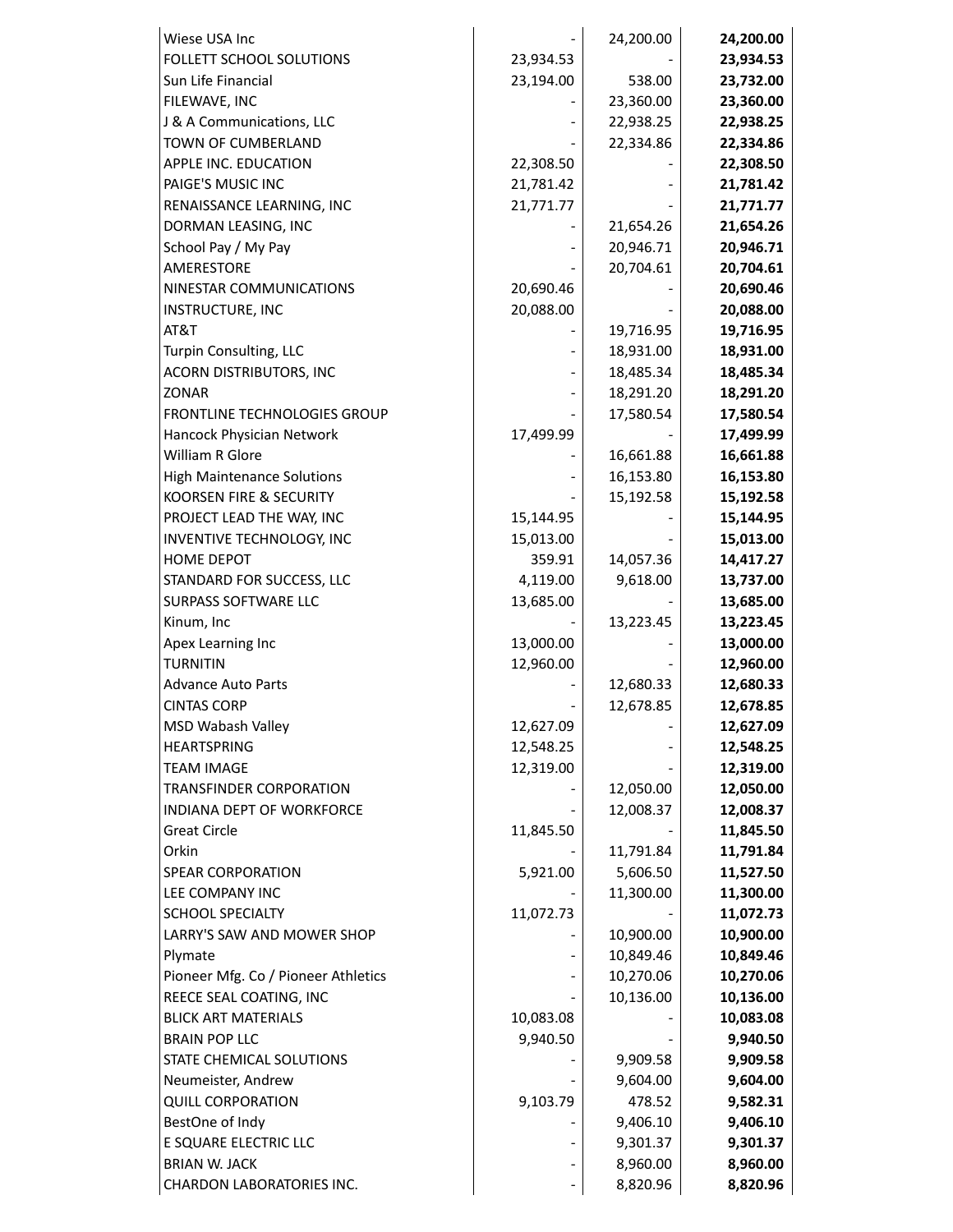| ADMINISTRATOR ASSISTANCE              |          | 8,666.40 | 8,666.40 |
|---------------------------------------|----------|----------|----------|
| HOOSIER CONCRETE SERVICES             |          | 8,600.00 | 8,600.00 |
| Intrado Interactive                   | 7,974.00 |          | 7,974.00 |
| Gametime                              |          | 7,843.82 | 7,843.82 |
| Tim Henderson                         | 7,500.00 |          | 7,500.00 |
| SCHOOL NURSE SUPPLY, INC.             | 7,494.25 |          | 7,494.25 |
| <b>AT&amp;T MOBILITY</b>              |          | 7,109.58 | 7,109.58 |
| Cannon IV LLC                         |          | 6,927.99 | 6,927.99 |
| <b>CHILDRENS PLUS</b>                 | 6,866.08 |          | 6,866.08 |
| NEW PALESTINE HARDWARE                |          | 6,851.71 | 6,851.71 |
| <b>HORNER ELECTRIC</b>                |          | 6,775.75 | 6,775.75 |
| <b>ACTION FILTRATION INC.</b>         |          | 6,692.74 | 6,692.74 |
| Varitronics, LLC                      | 6,519.31 |          | 6,519.31 |
| PROPRINT FORMS, LLC                   | 6,467.97 |          | 6,467.97 |
| <b>METTEL</b>                         |          | 6,143.94 | 6,143.94 |
| INDIANA SCHOOL BOARDS ASSN            |          | 6,000.00 | 6,000.00 |
| <b>DEMCO</b>                          | 5,899.43 |          | 5,899.43 |
| <b>STERICYCLE INC</b>                 |          | 5,686.47 | 5,686.47 |
| <b>AMERICAN BUS &amp; ACCESSORIES</b> |          | 5,683.00 | 5,683.00 |
| CES (City Electric Supply)            |          | 5,571.26 | 5,571.26 |
| CAROLINA BIOLOGICAL SUPPLY            | 5,564.60 |          | 5,564.60 |
| LOWE'S HOME CENTERS INC               | 3,410.93 | 2,143.86 | 5,554.79 |
| PITNEY BOWES Res Acct                 | 4,000.00 | 1,500.00 | 5,500.00 |
| LMC                                   |          | 5,299.15 | 5,299.15 |
| Museum of Science                     | 5,288.68 |          | 5,288.68 |
| IND ASSOC OF SCHOOL PRINCIPALS        | 5,104.00 |          | 5,104.00 |
| <b>JUNIOR LIBRARY GUILD</b>           | 5,090.91 |          | 5,090.91 |
| <b>GREENFIELD GLASS &amp; MIRROR</b>  |          | 4,962.94 | 4,962.94 |
| <b>VERNIER</b>                        | 4,843.70 |          | 4,843.70 |
| Thyssenkrupp Elevator Corporation     |          | 4,726.47 | 4,726.47 |
| J. C. ALARM COMPANY INC               |          | 4,721.55 | 4,721.55 |
| DANCE SOPHISTICATES, INC              | 4,707.00 |          | 4,707.00 |
| <b>WENGER CORPORATION</b>             | 4,461.00 |          | 4,461.00 |
| GRAINGER, INC.                        |          | 4,395.75 | 4,395.75 |
| Indy Truck & Bus Repair, LLC          |          | 4,322.50 | 4,322.50 |
| <b>JOHNSTONE SUPPLY</b>               |          | 4,216.73 | 4,216.73 |
| <b>DECKER EQUIPMENT</b>               |          | 3,922.90 | 3,922.90 |
| Steele Insurance & Financial Services |          | 3,798.75 | 3,798.75 |
| Kajeet, Inc                           |          | 3,782.25 | 3,782.25 |
| Open Control Systems, LLC             |          | 3,690.00 | 3,690.00 |
| Reservation Line Consulting, LLC      | 3,650.00 |          | 3,650.00 |
| CINCINNATI FLOOR COMPANY IN           |          | 3,625.00 | 3,625.00 |
| <b>BATTERIES PLUS</b>                 |          | 3,623.75 | 3,623.75 |
| CRAIG W. LINDSAY                      |          | 3,588.00 | 3,588.00 |
| WURTH USA, INC                        |          | 3,529.77 | 3,529.77 |
| <b>Gibault Children's Services</b>    | 3,518.40 |          | 3,518.40 |
| Lawson Products                       |          | 3,509.71 | 3,509.71 |
| HopeAlight, LLC                       | 3,397.22 |          | 3,397.22 |
| <b>Validated Custom Solutions</b>     |          | 3,384.00 | 3,384.00 |
| INDIANAPOLIS FLOOR COATING            |          | 3,375.00 | 3,375.00 |
| Butts, Sarah                          | 3,360.00 |          | 3,360.00 |
| Four O Corporation                    |          | 3,352.75 | 3,352.75 |
| HYDRONIC & STEAM EQUIP CO.            |          | 3,342.07 | 3,342.07 |
| DISA Global Solutions, INC            |          | 3,332.75 | 3,332.75 |
| J.R. WORTMAN CO, INC                  |          | 3,331.30 |          |
|                                       |          |          | 3,331.30 |
| <b>GOPHER SPORTS EQUIPMENT</b>        | 3,325.95 |          | 3,325.95 |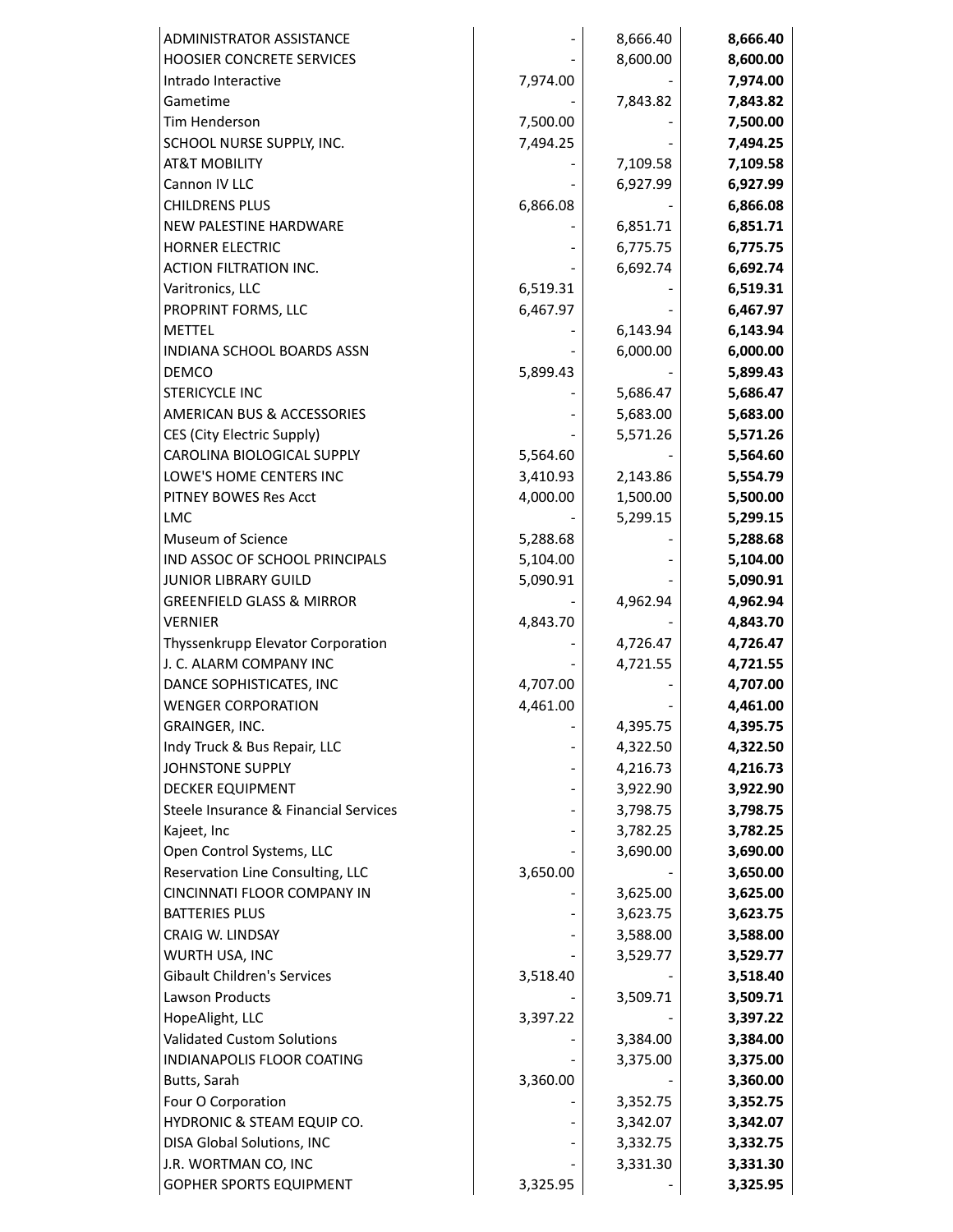| <b>JW PEPPER OF INDPLS</b>                   | 3,274.67 |          | 3,274.67 |
|----------------------------------------------|----------|----------|----------|
| MIDLAND ELECTRIC SUPPLY LLC                  |          | 3,268.18 | 3,268.18 |
| PRESIDO NETWORKED SOLUTIONS                  |          | 3,227.50 | 3,227.50 |
| PAXTON/PATTERSON LLC                         | 3,184.76 |          | 3,184.76 |
| Swank Movie Licensing USA                    | 3,105.00 |          | 3,105.00 |
| <b>ADTEC</b>                                 | 3,102.50 |          | 3,102.50 |
| NEOLA, INC                                   |          | 3,100.00 | 3,100.00 |
| <b>ERS-OCI WIRELESS</b>                      |          | 3,078.55 | 3,078.55 |
| Bailey, Jim                                  | 3,000.00 |          | 3,000.00 |
| <b>SCENARIO LEARNING LLC</b>                 |          | 2,994.00 | 2,994.00 |
| <b>DALMATIAN FIRE INC</b>                    |          | 2,987.00 | 2,987.00 |
| HIRAM J. HASH & SONS                         | 1,389.00 | 1,587.75 | 2,976.75 |
| CENTRAL IND HARDWARE CO                      |          | 2,952.37 | 2,952.37 |
| St. Joseph Insitute for the Deaf             | 2,857.36 |          | 2,857.36 |
| <b>ESSENTIAL ARCHITECHURAL SIGNS</b>         | 160.00   | 2,691.00 | 2,851.00 |
| RININGER EXCAVATING INC                      |          | 2,800.00 | 2,800.00 |
| FLINN SCIENTIFIC INC.                        | 2,767.43 |          | 2,767.43 |
| <b>JESSY WALLEY</b>                          |          | 2,632.00 | 2,632.00 |
| <b>SAFE HIRING SOLUTIONS</b>                 |          | 2,597.10 | 2,597.10 |
| MUSICIAN REPAIR & SALES                      | 2,516.16 |          | 2,516.16 |
| <b>TRAVELERS CL</b>                          |          | 2,512.00 | 2,512.00 |
| <b>Educational Service Centers Risk Fund</b> |          | 2,500.00 | 2,500.00 |
| Piacenti, Kelly                              | 2,500.00 |          | 2,500.00 |
| SOFTWARE ONE, INC                            | 2,500.00 |          | 2,500.00 |
| The Coalition of Growing & Suburban Schools  |          | 2,500.00 | 2,500.00 |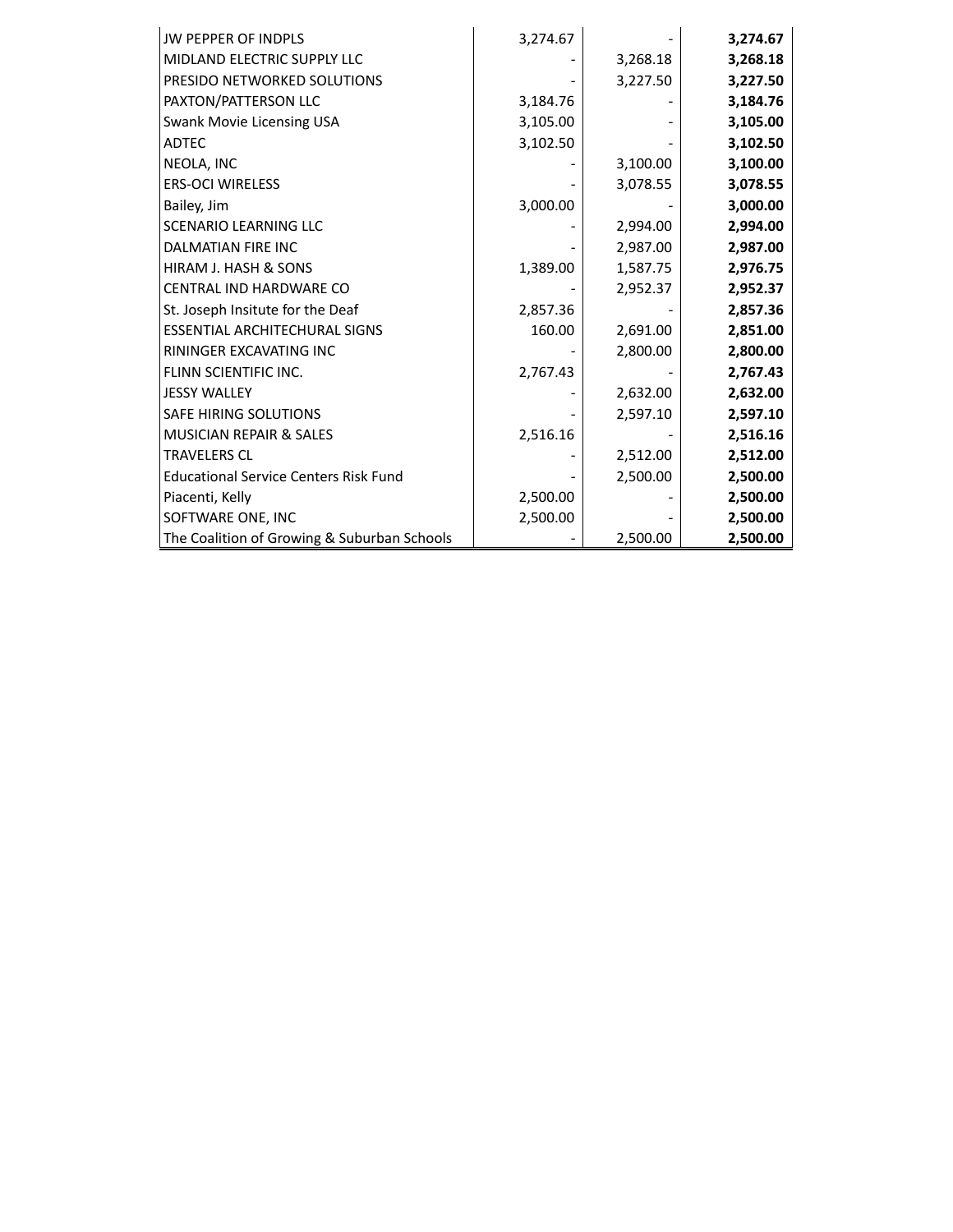# **Statement of Indebtedness Calendar Year 2020**

| <b>Indebtedness</b>                                                                                                          | <b>Principal Outstanding</b> |
|------------------------------------------------------------------------------------------------------------------------------|------------------------------|
| School Bonds                                                                                                                 | \$<br>520,000                |
| Holding Company - Public and Private                                                                                         | \$<br>67,380,000             |
| <b>TOTAL</b>                                                                                                                 | \$<br>67,900,000             |
| <b>Outstanding Encumbrances - All Funds</b><br>(Include purchase orders, vendor contracts,<br>letters of commitment, leases) | \$<br>2,268,000              |